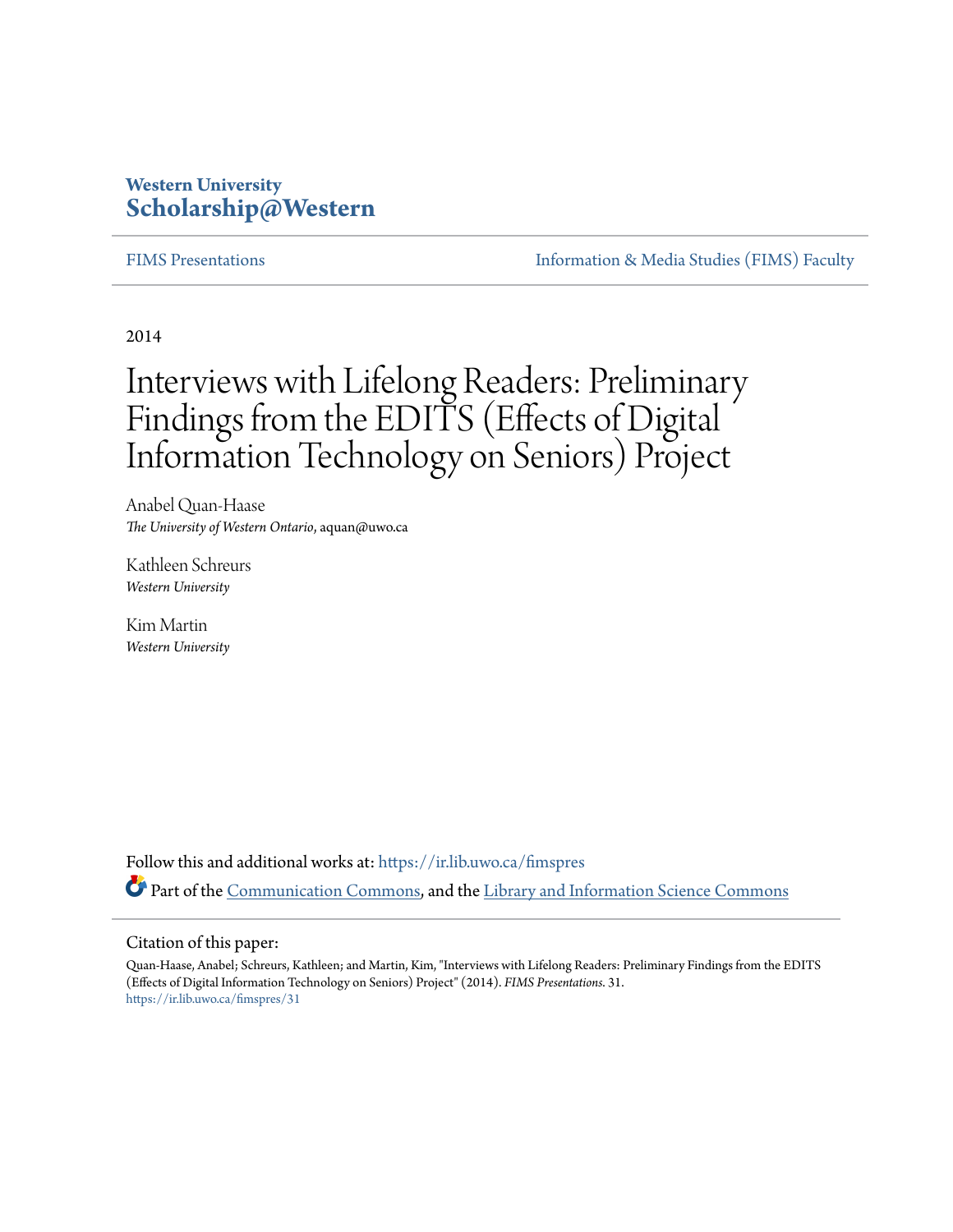# Interviews with Lifelong Readers: Preliminary Findings from the EDITS (Effects of Digital Information Technology on Seniors) Project

Anabel Quan-Haase<sup>1</sup>, Kim Martin<sup>1</sup> and Kathleen Schreurs<sup>1</sup> <sup>1</sup> Western University

#### **Abstract**

This poster outlines the preliminarily findings of the EDITS study: an inquiry into the digital information habits of senior citizens. The research presented here will focus on the adoption of ereading technology by seniors in order to determine the habits and attitudes, motivations, and barriers experienced by this demographic. Employing semi-structured interviews and the Unified Theory of Acceptance and Use of Technology (UTAUT), this study aims to investigate one element of the digital divide that sometimes goes unnoticed: age. Despite ingrained habits based on print, findings show motivations, such as convenience, contribute to the adoption of ereading by seniors.

**Keywords:** seniors, e-books, e-reading, tablets

**Citation**: Quan-Haase, A., Martin, K., & Schreurs, K. (2014). Interviews with Lifelong Readers: Preliminary Findings from the EDITS (Effects of Digital Information Technology on Seniors) Project. In *iConference 2014 Proceedings* (p. 980–987). doi:10.9776/14336

**Copyright**: Copyright is held by the authors.

**Acknowledgements**: This project was funded by a SSHRC Insight Development Grant.

**Contact**[: aquan@uwo.ca,](mailto:aquan@uwo.ca) [kimberleymartin@uwo.ca,](mailto:kimberleymartin@uwo.ca) [kschreur@uwo.ca](mailto:kschreur@uwo.ca)

#### 1 Introduction

Studies of the digital divide in Canada show that seniors are lagging behind in access to the Internet, skill level, and use of social media (Quan-Haase, Haight, & Corbett, 2013). As individuals who did not grow up with computers or other digital tools, this population finds it harder to fully emerge themselves into the digital realm. While children born today may be exposed to such technology from birth, seniors have had to adapt to many changes throughout their lives and make choices about the adoption of various digital technologies. Studies show that many seniors embrace these changes and are eager to learn (Nasmith & Parkinson, 2008), however, some are naturally more resistant.

Reading is a unique practice that is culturally and socially ingrained in a person's everyday life. Seniors are a large demographic of readers: survey research shows that seniors identify reading as both "enjoyable" (Ngandu & O'Rourke, 1979) and "very important to them" (Dettlaff-Lubiejewska, 2008). Reading preferences and practices developed over a lifespan can be difficult habits to break. To examine these habits, we ask the following questions: How do seniors approach ereading? Are they hesitant to change their reading habits or are they willing to try digital tools and read etexts? Investigating these research questions is important because texts are increasingly available in digital formats on computers, smartphones, tablets, and dedicated ereaders (Burritt, 2010).

The following research questions will be addressed:

- 1) How have ebooks changed the reading habits of seniors?
- 2) What motivates seniors to use ebooks in their reading for pleasure?

#### 2 Literature Review

Previous research has examined the attitude of readers towards ebooks (Burritt, 2010; Chou et al, 2010), ebooks in historians' scholarship (Martin & Quan-Haase, 2013), changes in ereading behavior (Liu, 2005, Gardiner & Musto, 2002), the paper-digital divide (Luff et al, 2004), the design of ebooks (Luff et al, 2004),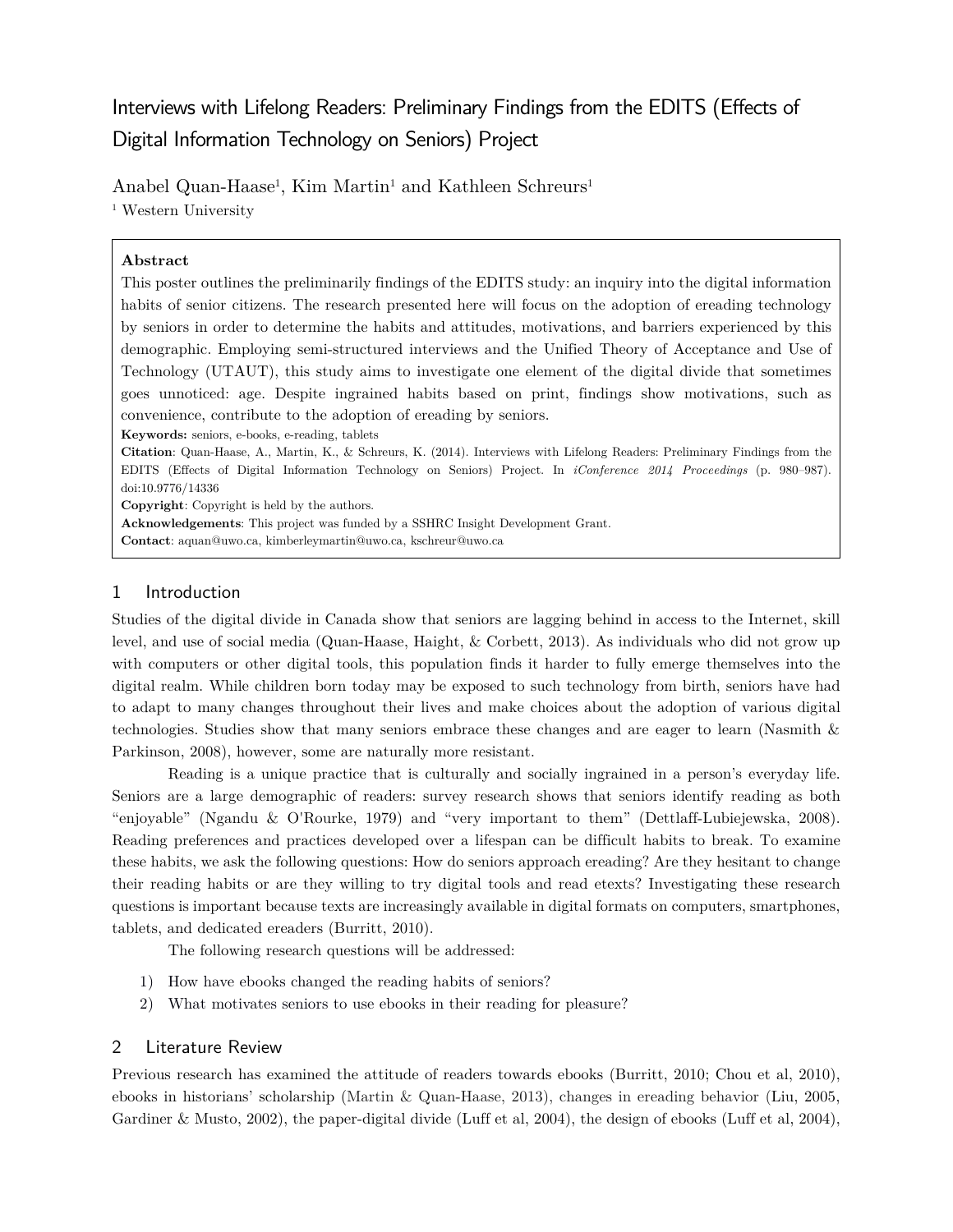and ebooks and publishing (Tian & Martin, 2010). While little work has been done specifically on seniors and digital reading, there has been research conducted on their Internet use (Quan-Haase, et al., 2013). Peacock and Kunemund (2007) note that "lack of a device, motivational indifference and deficient knowledge are the main reasons behind non-usage of the Internet by seniors" (p. 198). Similarly, Morris, Goodman and Brading (2007) found that seniors were unaware of the Internet, were afraid to use it, or felt that they were getting too old to be bothered with the technology. Regardless, research has been done that looks at how to meet seniors information needs in the changing digital environment (Godfrey & Johnson, 2009; Campbel, 2008).

As readers, senior citizens have been the focus of studies about reading habits, attitudes, and motivation (Ngandu & O'Rourke, 1979; Robinson, 1980; Scales & Biggs, 1983; Schutte & Malouff, 2007). These studies reveal that factors, such as education, income, socioeconomic status, ethnicity, and sex, contribute to reading patterns and motivation (Grubb, 1982; Kling, 1982). Extensive studies have also been conducted on the specific problems faced by senior readers, their reading needs, and how the library can facilitate solutions and programs that address the issues and requirements of seniors (Carsello & Creaser, 1981; Romani, 1983; Herr & Bridgland, 1989; Anderson et al., 1992; Dettlaff-Lubiejewska, 2008). While many of these studies identify issues such as impaired vision, reduced hearing, memory loss, diminished mental acuity, and limited mobility, only a few address the affects of seniors in a digital reading environment and the unique challenges and possibilities of digital technology in overcoming these issues. Ordonez et al. (2011) investigate the effects of a digital inclusion program on the cognitive performance of elderly adults such as orientation and attention, memory, verbal fluency, language, and visio-spatial skills. Their findings suggest that the acquisition of knowledge and the use of digital tools may bring cognitive gains. Those studies that address the shift towards digital reading do not look broadly at adoption but, rather, focus on the development of specific programs and services that address barriers of elderly reading. Solutions to these barriers are examined in the development of educational programs (Irizarry et al., 1997; Bean, 2003) or the adaptive design of digital products such as video games and websites (Pernice & Nielsen, 2001; Ijsselsteijn et al., 2007).

#### 3 Theoretical Framework

The Unified Theory of Acceptance and Use of Technology (UTAUT) was used as a framework for analysis. This theory presents four constructs (performance expectancy, effort expectancy, social influence, and facilitating conditions) (Venkatesh et al., 2003) and identifies gender, age, experience, and voluntariness as moderators of the four constructs. Age is the only moderator to affect all four constructs. As age is a defining parameter of the senior demographic this theory works well to establish how age affects the acceptance of ereading.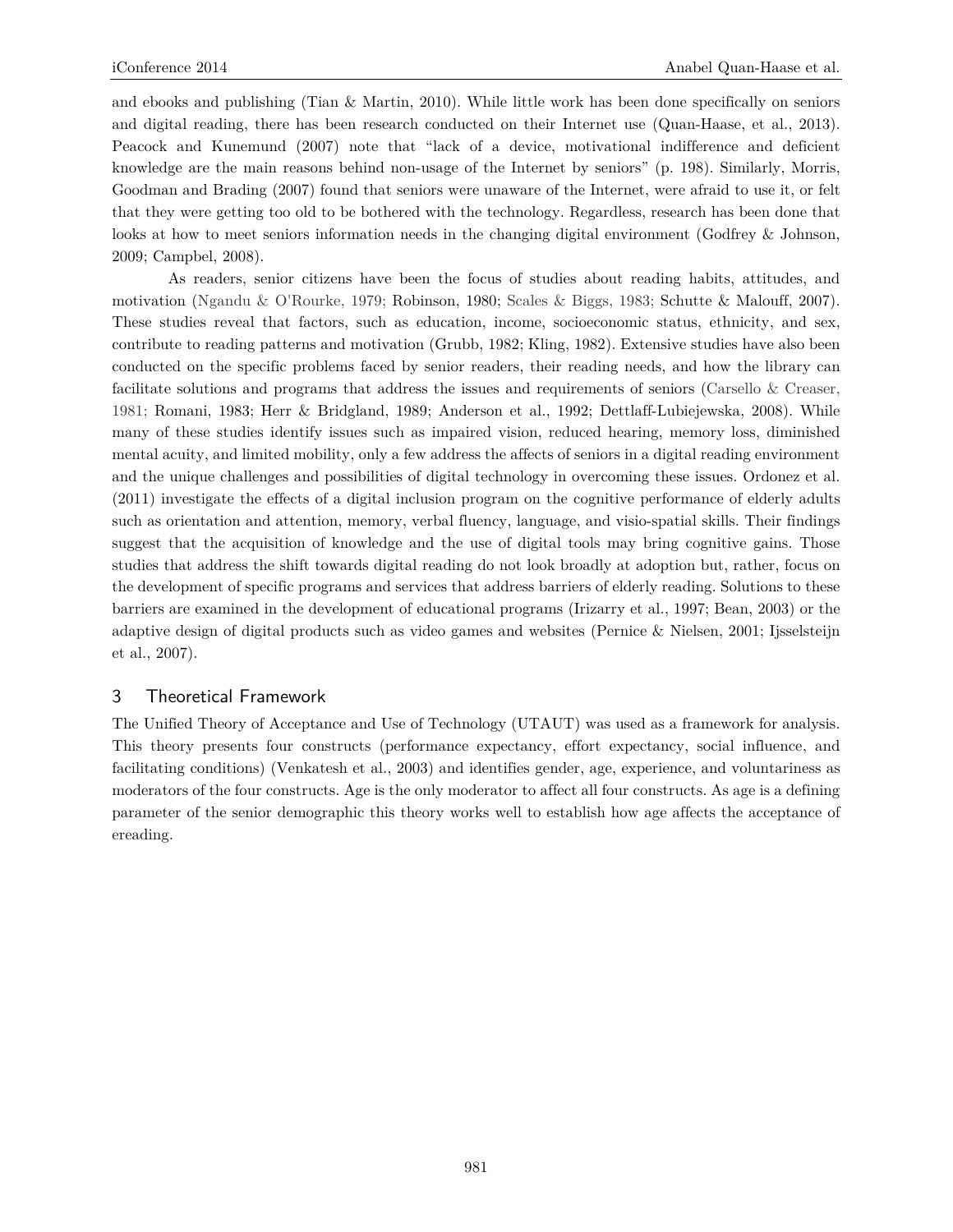

Figure 1: UTAUT Model (Source: Venkatesh et al., 2003)

#### <span id="page-3-0"></span>4 Methods

Semi-structured interviews were conducted with 15 seniors (ages 60+) between September 2012 and June 2013 in London, Ontario, Canada. Participants were recruited through posters and information sessions at local events for seniors. Analysis employed grounded theory modeled after the approach outlined by Charmaz and Belgrave (2003) and Charmaz (2006).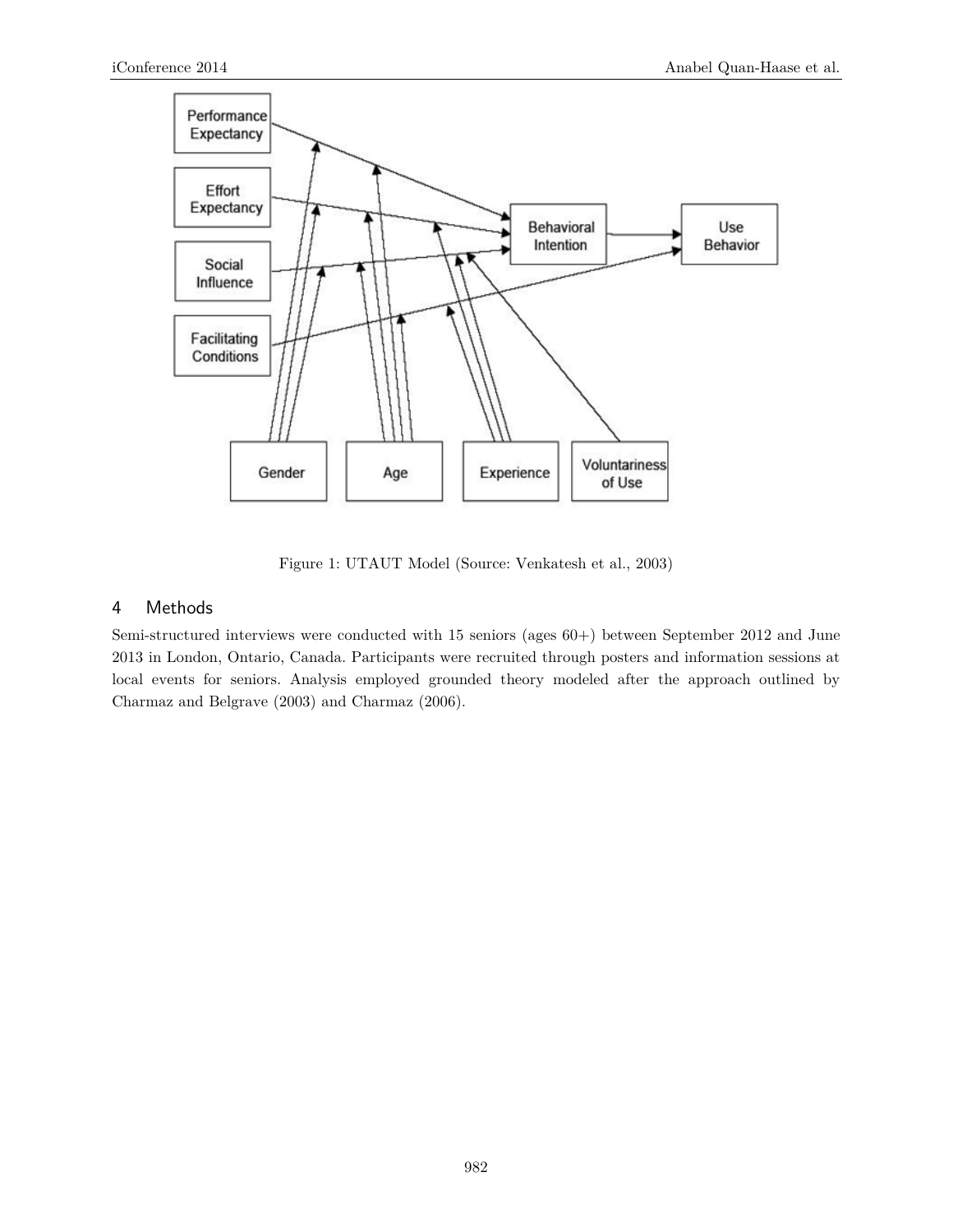| Theme                                             | Subtheme                                       | <b>Definition</b>                                                                                                | E xample                                                                                                                                                                                                                                                                                                                                                                                                                                                 |
|---------------------------------------------------|------------------------------------------------|------------------------------------------------------------------------------------------------------------------|----------------------------------------------------------------------------------------------------------------------------------------------------------------------------------------------------------------------------------------------------------------------------------------------------------------------------------------------------------------------------------------------------------------------------------------------------------|
| <b>Traditional notions of</b><br>booksand reading | Physicality of print books                     | The look and feel of print media.                                                                                | S 11: "I like the tactile experience of holding a<br>book"                                                                                                                                                                                                                                                                                                                                                                                               |
|                                                   | Ingrained habits                               | Nostalgia and reluctance to depart<br>from established reading habits.                                           | S 15: "Well, I suppose it's habit. It's gone on a<br>long time, you know . Um, I'm not-I find it<br>more difficult to read stuff on screen-you<br>know, on the computer screen. Um, and maybe<br>it's because I haven't done enough of it. I tend<br>to-it takes the joy out of reading."                                                                                                                                                                |
|                                                   | Ebooks are for young people                    | Belief that they are too old to enjoy<br>ereading, or to learn the technology<br>required for reading digitally. | S 14: " the younger generation is probably<br>more comfortable doing everything with the<br>computer, whereas I'm not."                                                                                                                                                                                                                                                                                                                                  |
| Convenience of ebooks<br>and ereading D evices    | Portability                                    | The portability of ebooks and the<br>ability to carry multiple ebooks on one<br>device.                          | S 12: "Now, Ken Follet's books are big and<br>heavy. I think an ereader would probably be a<br>lot easier in that respect."                                                                                                                                                                                                                                                                                                                              |
|                                                   | Travel                                         | The ability to take many ebooks when<br>traveling as opposed to one print book.                                  | S 12: "I don't have an ereader. Um, I would like<br>to get one. And I think it's convenient to take a<br>ereader with a mumber of books on it travelling.<br>because I do like to travel. Rather than carry the<br>bulkiness of a book."<br>S 11: "They're convenient when you're<br>travelling, for example."<br>S 10: "Yeah, so that is great for travel. I could<br>say I prefer it for travel."                                                      |
| Influence of Internet                             | Trust of Internet and<br>electronic purchasing | Trust plays a role in whether they<br>purchase online or not.                                                    | S 11: "I can't tell you why. I just don't feel<br>comfortable, so I don't do it."                                                                                                                                                                                                                                                                                                                                                                        |
|                                                   | Digital reference materials                    | Enew sletters, or library bulletins that<br>affect reading material choice.                                      | S 14: "Because I subscribe to a, um [pause] a<br>newsletter. An American newsletter, Book<br>Browse, on new books and book reviews, so<br>probably, um, more aware of more American<br>publications that I might put on my to-read list<br>than I would otherwise, having just [pause] read<br>reviews in McLeansor The Globe or something<br>like that, which would be more Canadian-<br>oriented. So I suppose it's changed maybe<br>that little bit." |
|                                                   | Availability of reading<br>materials           | The internet is used to check the<br>availability of reading materials at<br>bookstores and/or libraries.        | S 11: "Um, no, I'll look up online to see the<br>availability"<br>S 9: "I have also gone online at home so that I<br>can reserve books."<br>S 2: "When you go on the main website to, um<br>check the catalogue, or to put a book on hold,<br>y'know there's always a little sidebar thing<br>telling you about what's going on, so I've seen it<br>there as well."                                                                                      |
| Interest in digital<br>reading                    |                                                | Expressed an interest in trying an<br>ereader.                                                                   | S 11: "I would be open to trying one. Just to<br>see-just to experience it."<br>\$12: "I don't have an ereader. Um, I would like<br>to get one."                                                                                                                                                                                                                                                                                                         |



#### <span id="page-4-0"></span>5 Findings

#### 5.1 Habits

In general, seniors report that ebooks have not changed their reading habits, as they continue to rely on print books, newspapers, magazines, etc. Nonetheless, they also report that they rely on a wide range of digital materials. Although a number of the seniors do not read ebooks, they do obtain information about print books through digital means. For instance, they read summaries and recommendations on the Internet or enewsletters. They also acquire logistic information about libraries and stores from electronic sources. These additional digital resources help seniors make their reading selections. Further, even those who read exclusively in print obtain books through online purchasing or reserve library books online because that is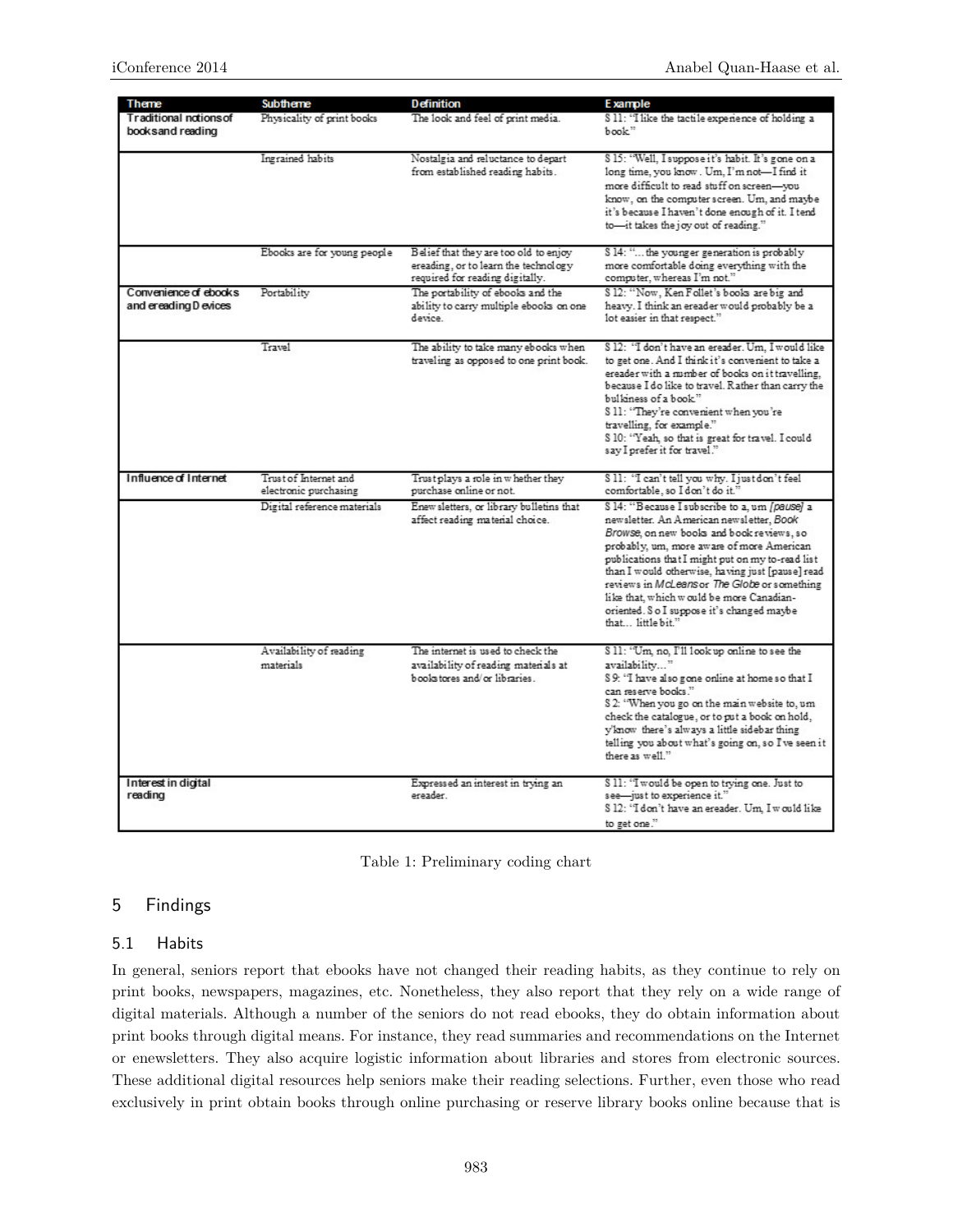often most convenient for them. Hence, the digital is playing a central role in supplementing information and print reading habits.

#### 5.2 Attitudes

Seniors are still reluctant about digital reading and in particular reading entire books in digital formats. However, some seniors expressed interest in obtaining an ereader and starting to explore the experience and features of digital reading. They were open to new forms of reading and thought it could provide them with alternative means of accessing information and reading books. Yet, a majority of seniors were reluctant to adopt ereaders and preferred to leave digital reading to younger generations claiming that it is a good thing for young people but not for them. Surprisingly though they were comfortable using email, Google, and other sites, but felt that reading at length was something they would rather do in print.

#### 5.3 Motivations

Convenience is cited as a large motivator for seniors to use ebooks. Those that do read ebooks enjoy both the portability of ebooks as well as the easy customization of font size and backlighting which overcomes issues, such as impaired vision. Further, many of the seniors who do not read ebooks assert that it seems very convenient especially for travel and some indicate a willingness to try ebooks in order to gain that and other practical affordances. However, despite some motivation and willingness there is still a dedication to the familiarity of print books. Even those who use tablets and ereaders sometimes prefer the physicality look and feel — of print. Hence, digital reading is in most cases done in addition to print reading.



Figure 2: Tentative UTAUT for seniors ereading model

#### <span id="page-5-0"></span>5.4 Barriers

Familiarity with technology, such as the regular use of computers, contributes to seniors' decision to read digitally. Hence, the low digital literacy levels of seniors can be a barrier to the adoption of ereaders. Findings show that lack of trust in digital technologies such as the Internet, especially in regards to online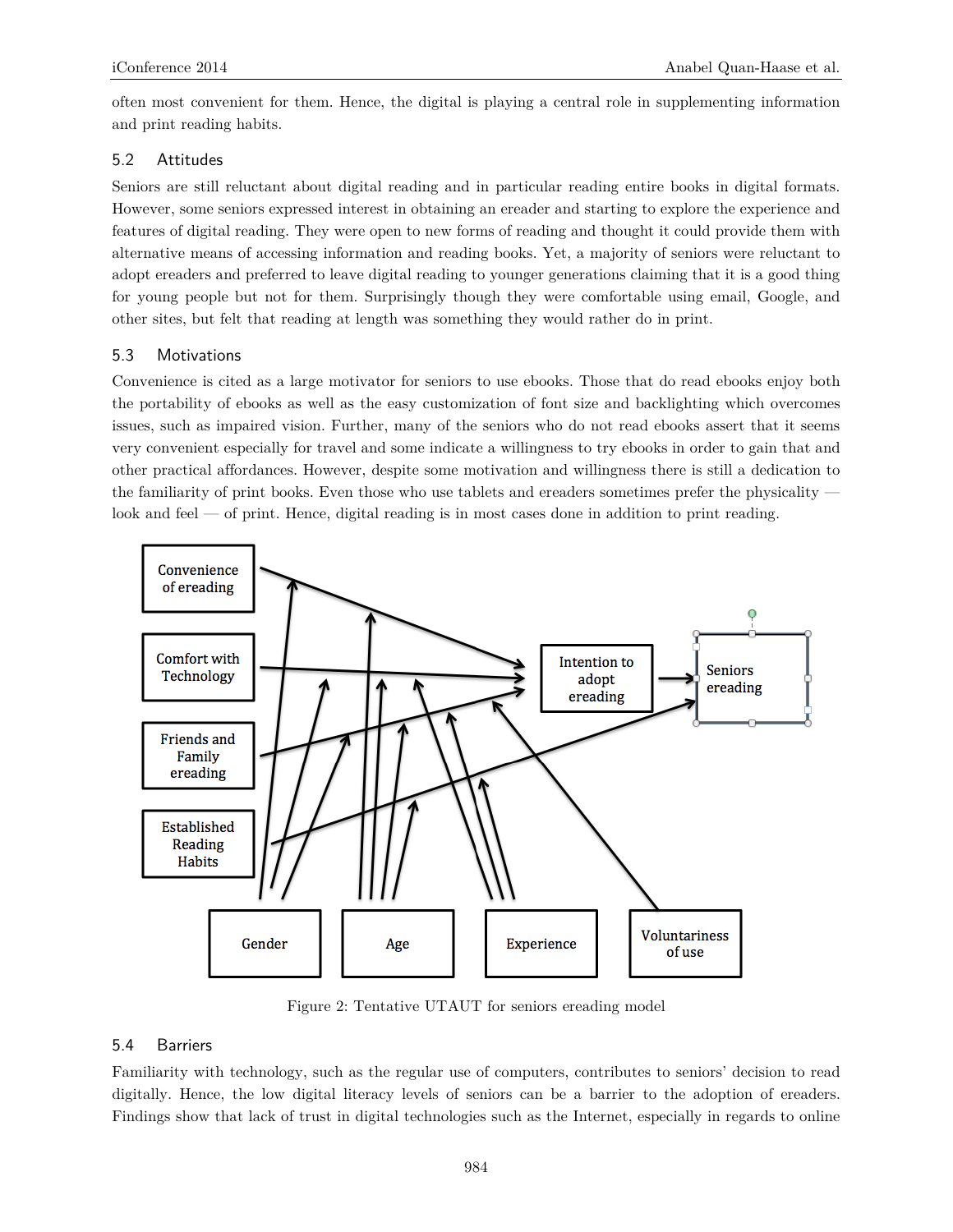purchasing, as well as limited knowledge about and experience with devices such as tablets and ereaders contribute to seniors' adoption of digital reading.

#### 6 Conclusion

As digital reading evolves and increases in popularity, it will continue to affect each demographic of readers in different ways. Scholarship detailing the use of technology by seniors shows that while they may be trends towards acceptance, many members of this population do not feel comfortable or knowledgeable about technology. As is evident in the existing literature identifying the information needs of seniors and positing solutions to perceived problems, the knowledge gained in this project will aid in library collection and program development, industry practices, and technology development for this growing population. Considering the number of senior citizens in the current population and their affinity with reading, ebook designers and ereader marketers could benefit from the following findings:

- 1. Seniors desire clear features for sharing ebooks with friends (potentially via email, as this is an area of the Internet where they are comfortable).
- 2. Seniors should be made aware of the ereaders capability for keeping track of their reading habits. Many seniors keep a log of what they have read and their thoughts on the book, author, period, etc., and are not aware of these features of ereaders. This could also be an added form of social media that readers could share with friends, or members of bookclubs, etc.
- 3. Features that aid visual impairment (such as text enlargement and font selection) and night reading (reading in bed) should be prominent in marketing ereaders to seniors and educating seniors about ereaders. Seniors often read before bed and are receptive to features that facilitate that reading habit.

#### 7 References

- Anderson, L. S., Luster, L., & Woolridge, P. (1992). Reading needs of older adults: a survey. *Wilson Library Bulletin*, 6741-44.
- Bean, C. (2003). Meeting the challenge: Training an aging population to use computers. *Southeastern Librarian, 51* (3). Retrieved from<http://digitalcommons.kennesaw.edu/seln/vol51/iss3/6>
- Burritt, K.A. (2010). Ebooks: revolutionizing book culture. A Thesis submitted to the Faculty of the Graduate School of Arts and Sciences of Georgetown University. Retrieved from [https://repository.library.georgetown.edu/bitstream/handle/10822/552905/burrittKara.pdf?seque](https://repository.library.georgetown.edu/bitstream/handle/10822/552905/burrittKara.pdf?sequence=1%253E) [nce=1%253E](https://repository.library.georgetown.edu/bitstream/handle/10822/552905/burrittKara.pdf?sequence=1%253E)
- Campbell, R. J. (2008). Meeting seniors' information needs: Using computer technology. Home Health Care Management and Practice, 20(4), 328–335. doi:10.1177/1084822307310765
- Carsello, C. J., & Creaser, J. W. (1981). *Reading attitudes and problems of the elderly*. [S.l.]: Distributed by ERIC Clearinghouse.
- Charmaz, K. (2006). *Constructing grounded theory: A practical guide through qualitative analysis*. Pine Forge Press.
- Charmaz, K., & Belgrave, L. (2003). Qualitative interviewing and grounded theory analysis. *Sage, Thousand Oaks, CA*, 311-330.
- Chou, S. C., Stu, J., & Lin, Y. (2010). Determinants of ebook readers adoption and continuation: A comparison of pre-adoption and post-adoption beliefs. In *Computer Sciences and Convergence Information Technology (ICCIT), 2010 5th International Conference on*, 853-856.
- Dettlaff-Lubiejewska, K. (2008). The role of libraries in education for an elderly readership. Biuletyn EBIB, (7). Retrieved from<http://search.proquest.com/docview/1221405577?accountid=149492>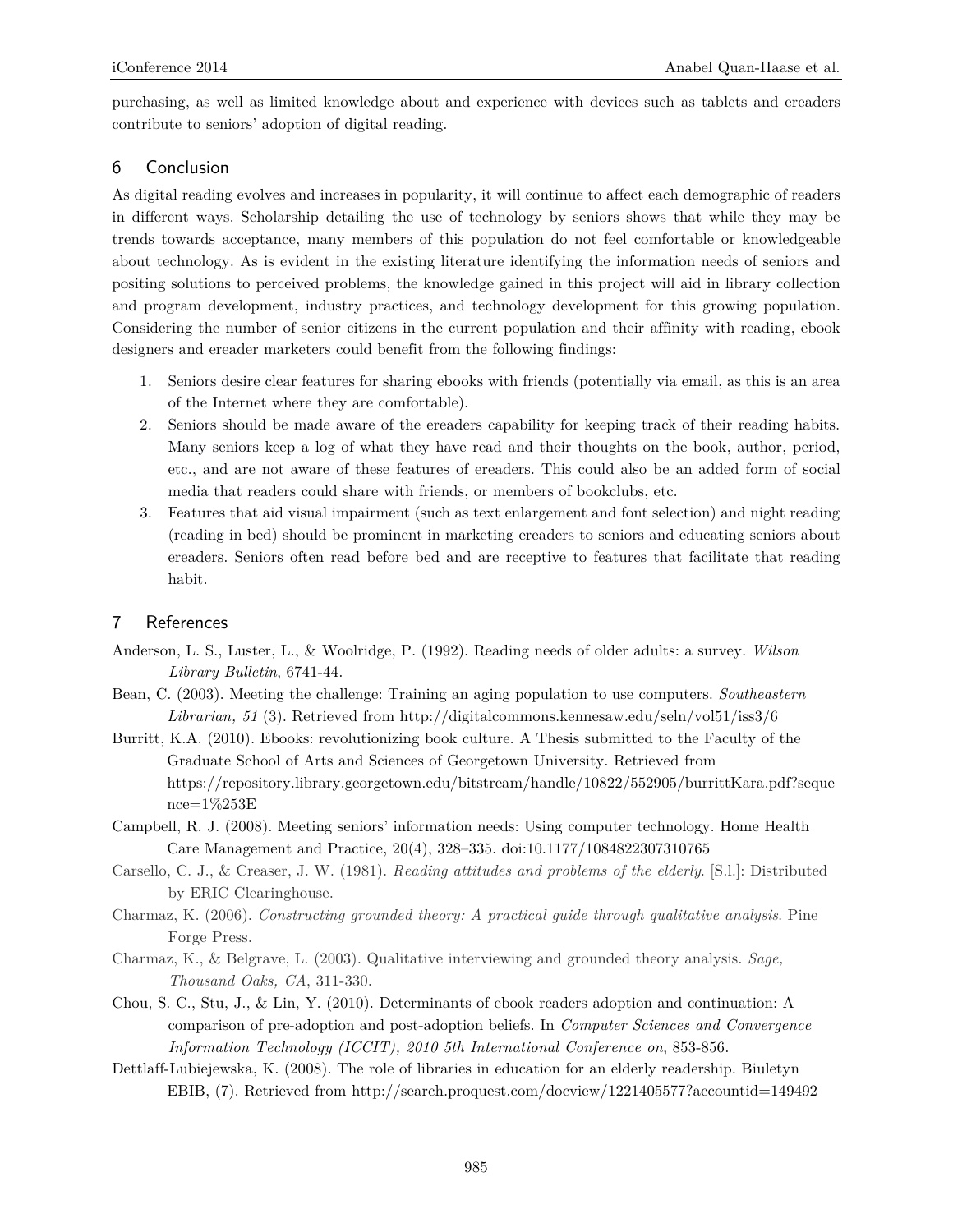- Gardiner, E., & Musto, G. (2010). Chapter 11: The electronic book The Oxford Companion to the Book. ED. Mathis R. Oxford: Oxford University Press.
- Godfrey, M., & Johnson, O. (2009). Digital circles of support: Meeting the information needs of older people. Computers in Human Behavior, 25(3), 633–642. doi:10.1016/j.chb. 2008.08.01
- Grubb, E. A. (1982). Reading interests and activity of older adults and their sense of life satisfaction. Ann Arbor, Michigan, University Microfms International, 298.
- Herr, T., & Bridgland, A. (1989). Serving our elderly users: The library perspective. Australasian Public Libraries and Information Services, 2(3) Retrieved from <http://search.proquest.com/docview/57161275?accountid=149492>
- Irizarry, C., Downing, A., & Elford, C. (1997). Seniors-on-line: introducing older people to technology. *Australasian physical & engineering sciences in medicine/supported by the Australasian College of Physical Scientists in Medicine and the Australasian Association of Physical Sciences in Medicine, 20*(1), 39.
- Kling, M. (1982). Adult reading habits. *Reading Psychology: An International Quarterly, 3*(1), 59-70.
- Liu, Z. (2005). Reading behavior in the digital environment: Changes in reading behavior over the past ten years. *Journal of Documentation* 61(6), 700. Doi: 10.1108/00220410510632040
- Luff, H., & Herdman, N. S. (2004). Only touching the surface: Creating affinities between digital content and paper. CSCW'04, November 6–10, 2004, Chicago, Illinois, USA.
- Morris, A., Goodman, J., & Brading, H. (2007). Internet use and non-use: views of older users. *Universal Access in the Information Society*, *6*(1), 43-57.
- Mangen, A. (2008). Hypertext fiction reading: Haptics and immersion. *Journal of Research in Reading*, *31*(4), 404-419. Doi: 10.1111/j.1467-9817.2008.00380
- Martin, K., & Quan-Haase, A. (2013). Are ebooks replacing print books?: Tradition, serendipity, and opportunity in the adoption and use of ebooks for historical research and teaching. *Journal of the American Society for Information Science and Technology*, *64*(5), 1016–1028. Doi: 10.1002/asi.22801
- Ngandu, K. M., & O'Rourke, B. (1979). *Reading attitudes, habits, interests, and motivations of the elderly*. [S.l.]: Distributed by ERIC Clearinghouse.
- Ordonez, T. N., Yassuda, M. S., & Cachioni, M. (2011). Elderly online: Effects of a digital inclusion program in cognitive performance. *Archives of Gerontology and Geriatrics, 53*(2), 216-219. doi:10.1016/j.archger.2010.11.007
- Peacock, S. E., & Künemund, H. (2007). Senior citizens and Internet technology. *European journal of ageing*, *4*(4), 191-200. Doi: 10.1007/s10433-007-0067-z
- Pernice, K., & Nielsen, J. (2001). Web usability for senior citizens: Design guidelines based on usability studies with people age 65 and older. *Order, 501*, 1031.
- Quan-Haase, A., Haight, M, & Corbett, B. (2013). Internet Inequality in Canada: Demographic trends in Internet use and skills. AmericanSociological Association. New York, August 10-13
- Robinson, J. P. (1980). The changing reading habits of the American public. *Journal of Communication, 30*(1), 141-152.
- Romani, D. (1973). Reading interests and needs of older people. *Library trends, 21(*3), 390-403.
- Scales, A. M., & Biggs, S. A. (1983). *A survey of reading habits with suggested instructional strategies: Elderly adults*. [S.l.]: Distributed by ERIC Clearinghouse.
- Schutte, N. S., & Malouff, J. M. (2007). Dimensions of reading motivation: Development of an adult reading motivation scale. *Reading Psychology, 28*(5), 469-489. Doi:10.1080/02702710701568991
- Tian , X, Martin, B. (2010). Digital technologies for book publishing. *Pub Res Q* 26, 151–167.